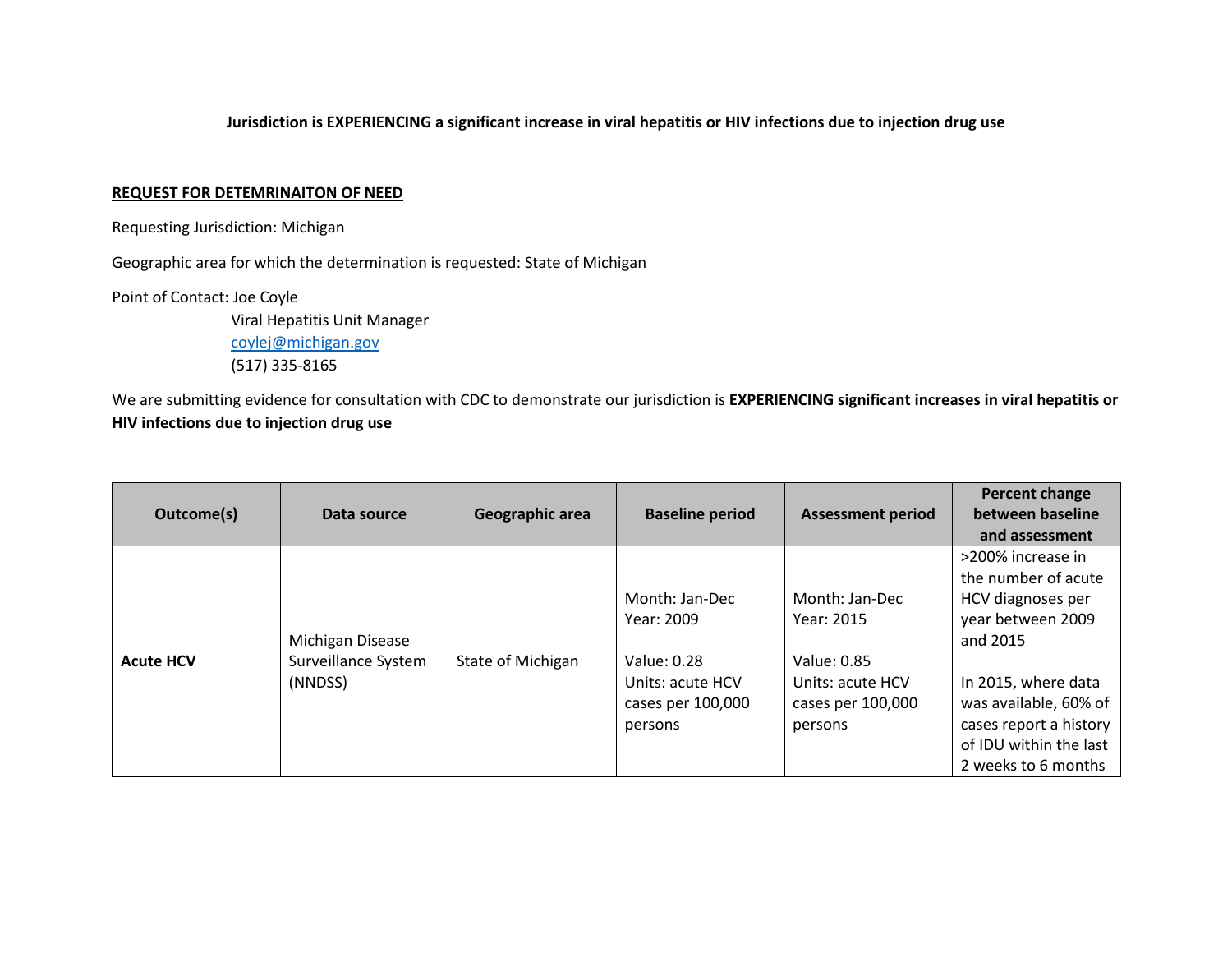| <b>Chronic HCV</b><br>Diagnoses (18-29<br>year old age group)          | Michigan Disease<br>Surveillance System<br>(NNDSS)    | State of Michigan | Month: Jan-Dec<br>Year: 2000<br>Value: 59<br>Units: new HCV<br>diagnoses | Month: Jan-Dec<br>Year: 2015<br>Value: 1,444<br>Units: new HCV<br>diagnoses | >2300% increase in<br>the number of<br>chronic HCV<br>diagnoses per year in<br>individuals aged 18-<br>29 between 2000<br>and 2015<br>In 2015, where data<br>was available,<br>approximately 90%<br>of chronic HCV cases<br>between the ages of<br>18 and 29 reported a<br>lifetime history of<br>IDU |
|------------------------------------------------------------------------|-------------------------------------------------------|-------------------|--------------------------------------------------------------------------|-----------------------------------------------------------------------------|-------------------------------------------------------------------------------------------------------------------------------------------------------------------------------------------------------------------------------------------------------------------------------------------------------|
| <b>Prescription Opioid</b><br><b>Deaths</b>                            | <b>MDHHS Vital Records</b>                            | State of Michigan | Month: Jan-Dec<br>Year: 2000<br>Value: 74<br><b>Units: Deaths</b>        | Month: Jan-Dec<br>Year: 2014<br><b>Value: 481</b><br><b>Units: Deaths</b>   | 550% increase in<br>overdose deaths as a<br>result of prescription<br>opioids (without<br>other drugs)<br>between 2000 and<br>2014                                                                                                                                                                    |
| <b>Heroin Overdose</b><br><b>Deaths</b>                                | <b>MDHHS Vital Records</b>                            | State of Michigan | Month: Jan-Dec<br>Year: 2000<br>Value: 89<br>Units: Deaths               | Month: Jan-Dec<br>Year: 2014<br><b>Value: 520</b><br><b>Units: Deaths</b>   | 484% increase in<br>overdose deaths as a<br>result of heroin (with<br>or without other<br>drugs) between 2000<br>and 2014                                                                                                                                                                             |
| <b>Heroin Substance</b><br><b>Abuse Treatment</b><br><b>Admissions</b> | <b>SAMHSA Treatment</b><br>Episode Data Set<br>(TEDS) | State of Michigan | Month: Jan-Dec<br>Year: 2000                                             | Month: Jan-Dec<br>Year: 2015                                                | >100% increase in<br>the number of<br>substance abuse<br>treatment                                                                                                                                                                                                                                    |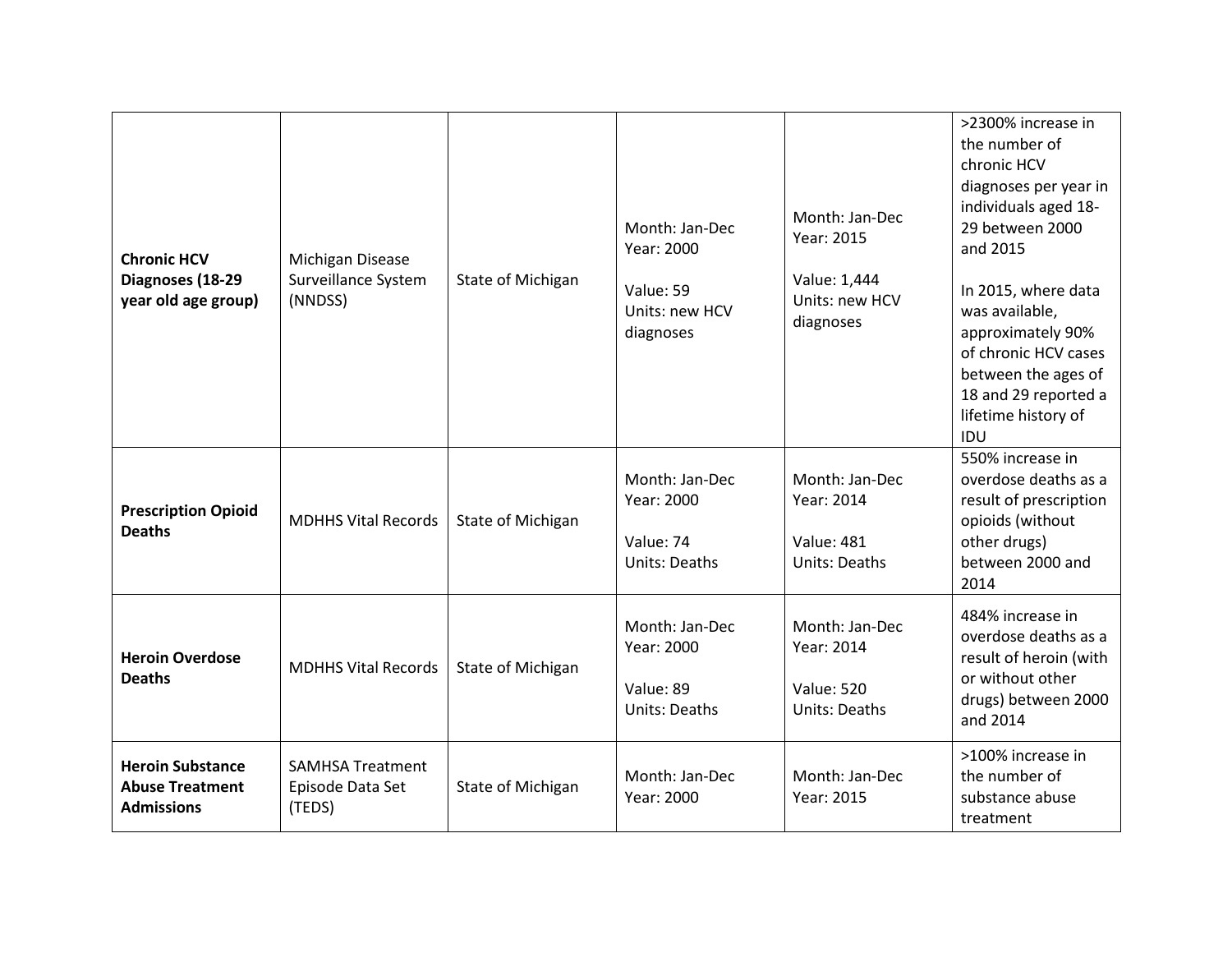|  | Value: 9,023      | Value: 19,728     | admissions with   |
|--|-------------------|-------------------|-------------------|
|  | Units: substance  | Units: substance  | mention of heroin |
|  | abuse treatment   | abuse treatment   |                   |
|  | admissions with   | admissions with   |                   |
|  | mention of heroin | mention of heroin |                   |
|  |                   |                   |                   |

## **Part A2: Summary of Evidence**

Data submitted to the CDC for the State of Michigan indicated a 200% increase in the rate of acute HCV infections between 2009 and 2015. Where risk information was ascertained on these cases, 60% reported injection drug use 2 weeks to 6 months prior to onset of symptoms.

Data submitted to the CDC for the State of Michigan indicated a 2300% increase in the number of chronic HCV diagnoses per year between 2000 and 2015 in individuals aged 18-29. Where risk information was ascertained on these cases, approximately 90% reported a history of ever injecting drugs.

Other data sources also suggest that the majority of these infections are related to the concurrent epidemics of prescription opioid abuse and heroin:

- Prescription opioid deaths have increased 550% in Michigan between 2000 and 2014
- Heroin overdose deaths have increased 480% in Michigan between 2000 and 2014
- Substance abuse treatment admissions have increased over 100% in Michigan between 2000 and 2015
- Suryaprasad AG et al. Emerging Epidemic of Hepatitis C Virus Infections Among Young Nonurban Persons Who Inject Drugs in the United States, 2006–2012. *Clin Infect Dis.* (2014) 59 (10): 1411-1419.
	- o Michigan was an active participant in this study which found an increase in HCV cases associated with injection drugs among youth, particularly in non-urban settings.
	- o For the entire study, 77% of interviewees reported a history of injecting drugs (among Michigan interviewees the proportion was 94%)
	- o For the entire study, 61% of interviewees reported a history of using heroin (among Michigan interviewees the proportion was 92%)
	- o Among Michigan interviewees 37% reported sharing needles, 47% reported sharing cookers, 53% reported sharing cotton, and 65% reported sharing a water source for drug use and preparation